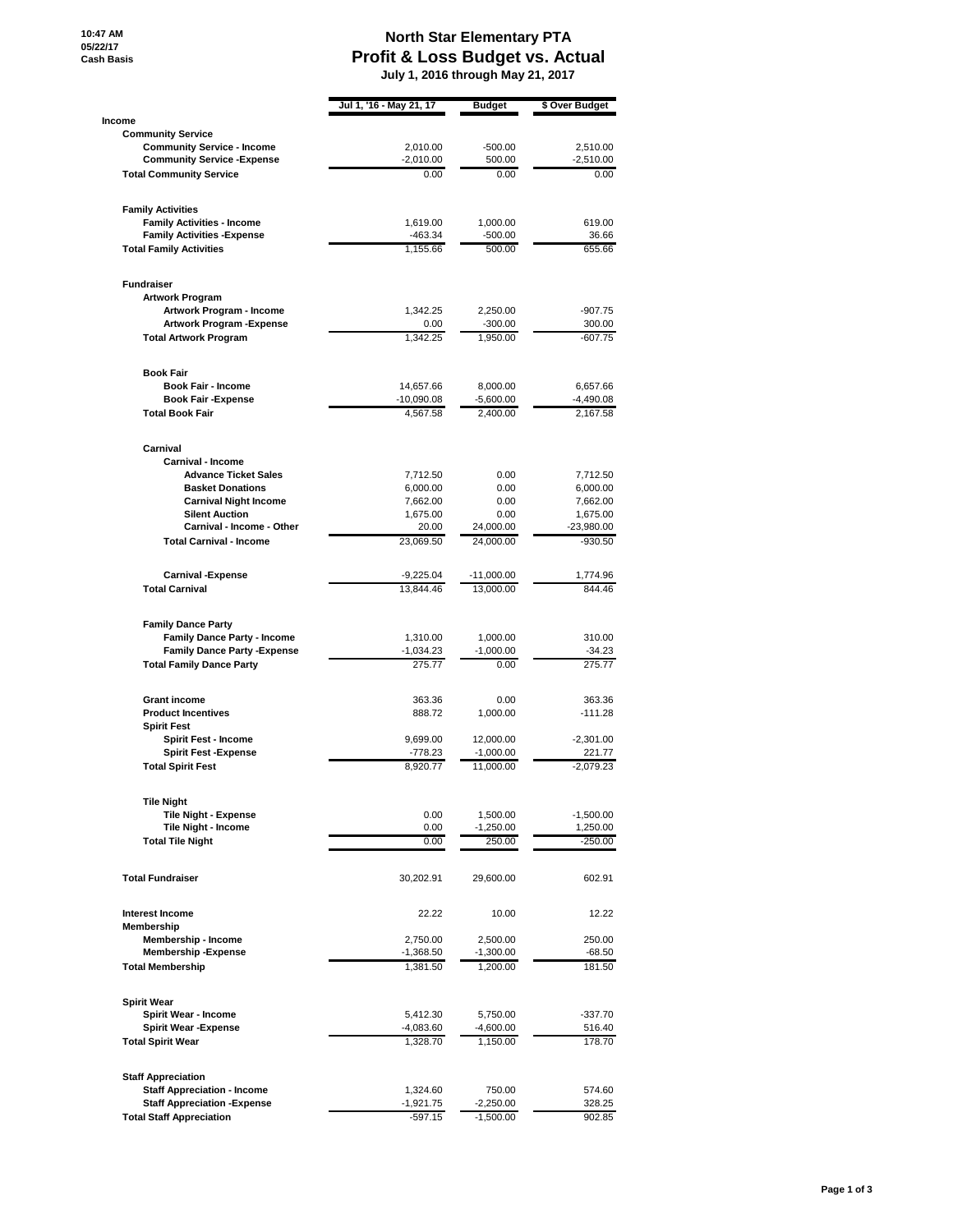## **North Star Elementary PTA Profit & Loss Budget vs. Actual July 1, 2016 through May 21, 2017**

|                                                  | Jul 1, '16 - May 21, 17 | <b>Budget</b>         | \$ Over Budget         |
|--------------------------------------------------|-------------------------|-----------------------|------------------------|
| Yearbook                                         |                         |                       |                        |
| Yearbook - Income                                | 7,505.00                | 8,500.00              | $-995.00$              |
| Yearbook - Expense                               | 0.00                    | -7,000.00             | 7,000.00               |
| <b>Total Yearbook</b>                            | 7.505.00                | 1,500.00              | 6,005.00               |
| <b>Total Income</b>                              | 40,998.84               | 32,460.00             | 8,538.84               |
| <b>Expense</b>                                   |                         |                       |                        |
| <b>Academic Competition</b>                      |                         |                       |                        |
| <b>Math Olympiad</b>                             | 149.00                  | 109.00                | 40.00                  |
| <b>National Geography Bee</b>                    | 125.00                  | 125.00                | 0.00                   |
| <b>Science Olympiad</b>                          | 25.00                   | 25.00                 | 0.00                   |
| <b>Spelling Bee</b>                              | 170.00                  | 170.00                | 0.00                   |
| <b>Total Academic Competition</b>                | 469.00                  | 429.00                | 40.00                  |
|                                                  |                         |                       |                        |
| <b>Charitable Assistance</b>                     | 176.00                  | 500.00                | $-324.00$              |
| <b>Copy/Printing</b><br><b>Family Fun 5k</b>     | 339.39<br>0.00          | 500.00<br>50.00       | -160.61<br>$-50.00$    |
| <b>Field Day</b>                                 | 0.00                    | 250.00                | $-250.00$              |
| <b>Fifth Grade Activities</b>                    | 0.00                    | 1,200.00              | $-1,200.00$            |
| <b>Garden Committee</b>                          | 254.08                  | 500.00                | -245.92                |
| <b>Health and Wellness</b>                       | 52.93                   | 200.00                | -147.07                |
| <b>Instructional Support</b>                     | 1,977.63                | 2,250.00              | $-272.37$              |
| Insurance                                        | 215.00                  | 215.00                | 0.00                   |
| <b>Monthly Spirit Day</b>                        | 76.74                   | 100.00                | $-23.26$               |
| Outdoor classroom                                | 4,823.10                | 5,000.00              | $-176.90$              |
| <b>Post Office</b>                               | 0.00                    | 100.00                | $-100.00$              |
| Programs                                         |                         |                       |                        |
| ARC                                              | 1,740.00                | 1,740.00              | 0.00                   |
| <b>Assembly Programs</b>                         | 1,245.00                | 1,200.00              | 45.00                  |
| <b>Enrichment</b>                                | 200.00                  | 200.00                | 0.00                   |
| Guidance                                         | 200.00                  | 200.00                | 0.00                   |
| <b>Junior Achievement</b>                        | 1,755.00                | 1,850.00              | $-95.00$               |
| <b>Music</b>                                     | 310.89                  | 500.00                | -189.11                |
| <b>Native American Day</b>                       | 150.00                  | 150.00                | 0.00                   |
| Other                                            | 0.00                    | 125.00                | $-125.00$              |
| <b>Physical Education</b>                        | 0.00                    | 400.00                | $-400.00$              |
| <b>Reflections</b>                               | 35.90                   | 100.00                | $-64.10$               |
| <b>Science Programs</b><br><b>Total Programs</b> | 3,912.00<br>9,548.79    | 4,500.00<br>10,965.00 | -588.00<br>$-1,416.21$ |
|                                                  |                         |                       |                        |
| <b>PTA Operating Expense</b>                     |                         |                       |                        |
| Professional fees for tax work                   | 350.00<br>166.66        | 350.00                | 0.00                   |
| PTA Operating Expense - Other                    |                         | 750.00                | $-583.34$              |
| <b>Total PTA Operating Expense</b>               | 516.66                  | 1,100.00              | $-583.34$              |
| <b>Recess Equipment</b>                          | 496.38                  | 700.00                | -203.62                |
| Safety in School                                 | 70.73                   | 100.00                | $-29.27$               |
| <b>School and Staff Support</b>                  | 5,285.58                | 6,000.00              | -714.42                |
| <b>Student of the Week</b>                       | 150.00                  | 150.00                | 0.00                   |
| <b>Student Planner</b>                           | 1,665.95                | 1,665.95              | 0.00                   |
| <b>Total Expense</b>                             | 26,117.96               | 31,974.95             | $-5,856.99$            |
| Net Income                                       | 14,880.88               | 485.05                | 14,395.83              |